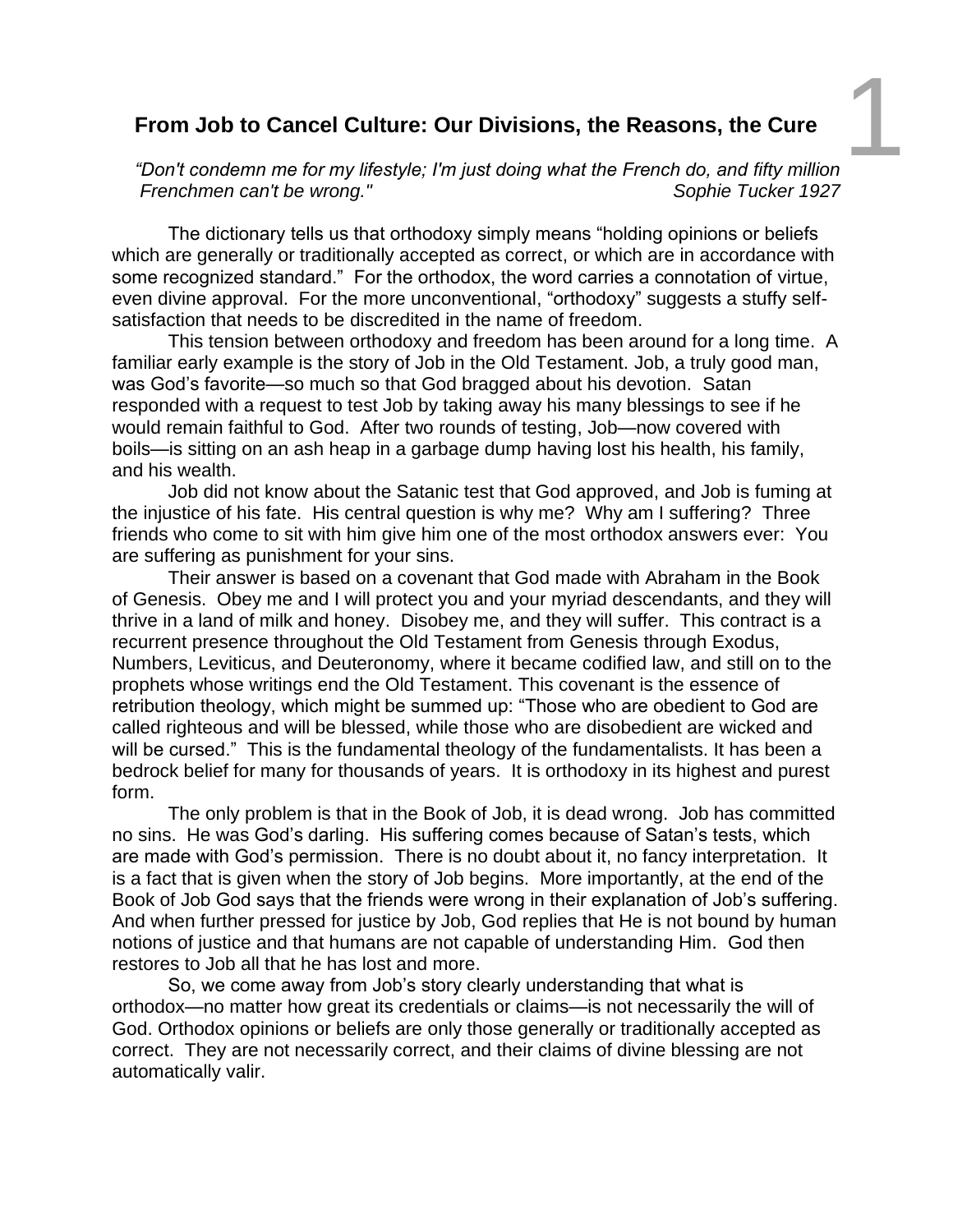$\frac{3}{2}$ <br>and His

reminded that he cannot know what justice is —at least to God. God's neutrality final reward of Job here serve as reminders that our salvation does not depend upon But God does not endorse Job's rebellion against orthodoxy either. Job is our arguments.

Despite the warnings in Job that neither orthodoxy nor rebellion has a claim to certain truth and that maintaining these positions may matter little in the end, the struggle between them has persisted until now. It seems to have grown because—as a deeply divided nation—we have two orthodoxies and two resistances against them. One side finds orthodoxy in the traditions of the past; the other, in the promise of the future. The resistance to traditionalist orthodoxy presents itself as a struggle against stifling, ignorant, and evil rigidity. The resistance to progressive orthodoxy shuns dangerous, self-righteous elitism and the abandonment of tried values. What in Job's time might have been described as a two-dimensional argument has become threedimensional. Imagine two pyramids, one right-side-up and one upside-down, joined base-to-base. Their points and corners represent orthodoxies, counter-orthodoxies, and counter-counter orthodoxies. Let's just say there are a lot of competing ideas—a tangled jumble of controversy. And what began as religious differences is now a stew of religion, politics, and heated cultural debate. It is a long way from what John Wesley, the founder of Methodism, once called "Gracious Orthodoxy."

Let's set aside political correctness, cancel culture, racism, critical race theory, wokeness, white nationalism, the war on women, pro-life, pro-choice, MAGA, antivax, Black Lives matter, QAnon and all the other catchphrases and movements that constitute our divisions. Let's focus on how those on one side look at those on the other and wonder how they can possibly think what they think or believe what they believe. Surely, they can't. They must be trying to fool others for dark and terrible reasons. Put another way, how can we possibly see things so differently from each other? The answer is that we are different, and so we perceive things differently.

The social sciences tell us that we do not all see through the same eyes. Look, for instance, at all the psychological typologies that have been developed and used in our society. They describe different types of people, each with their own point of view. We have the nine types of the enneagram, the sixteen types of the Myers-Briggs personality test, the four domains and thirty-four talents of the CliftonStrengths assessment, and there are many others.

Let's look briefly at one of these types. According to Carl Jung, we either see the outer world as a reflection of our inner life or our inner life as a reflection of the outer world. That alone must mean great differences in perception. Add to it, the idea that some of us are more intuitive and others more data-oriented, that some are more rational and others more values-driven, and that some are more spontaneous and others more organized. Put all these possibilities into the mix in varying amounts, and you can see the wide range of individual perceptions that can be predicted by just the Myers-Briggs categories.

Pundit David Brooks argues that we create the reality we see with the expectations we bring to it. That is, we see mostly what we expect to see. Have we not all failed to find something right before our eyes because it was not the shape or color or size we expected? Think too, about all the tests that have proven how selective and distorted our memories are—and distorted memories easily lead to skewed beliefs. I